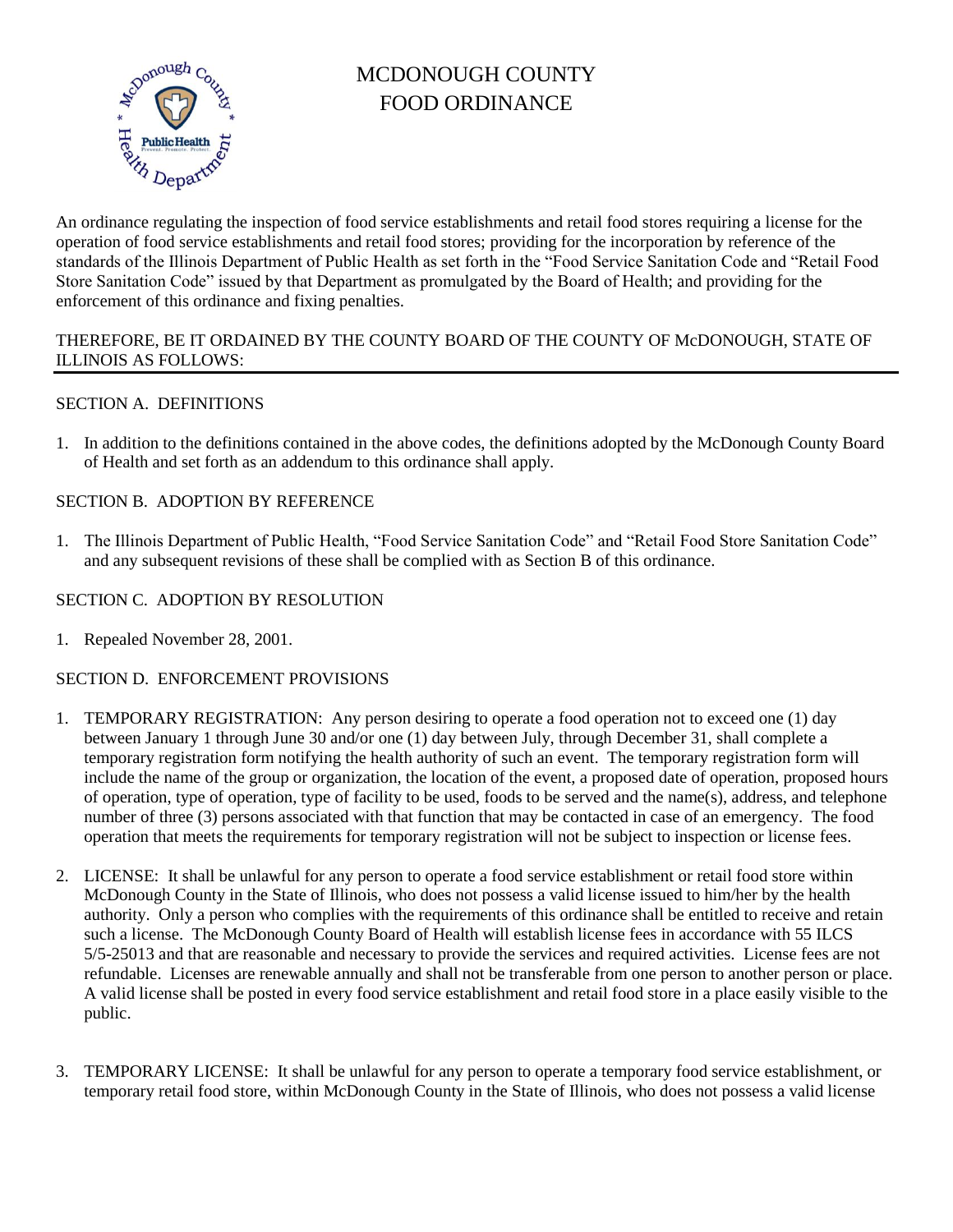issued to him/her by the health authority. Only a person who complies with the requirements of this ordinance shall be entitled to receive and retain such a license. The McDonough County Board of Health will establish the temporary food service establishment and temporary retail food store license fees in accordance with 55 ILCS 5/5-25013. The licenses are renewable annually and shall not be transferable from one person to another person. A valid license shall be posted in every temporary food service establishment and temporary retail food store in a place easily visible to the public.

#### 4. THE PROCEDURES FOR ISSUANCE OF LICENSE, ISSUANCE OF TEMPORARY LICENSE, COMPLIANCE CONFERENCE, SUSPENSION OF LICENSE, REINSTATEMENT OF SUSPENDED LICENSE, REVOCATION OF LICENSE, HEARING, EXAMINATION AND CONDEMNATION OF FOOD SHALL BE:

- a) ISSUANCE OF LICENSE: Any person(s) desiring to operate a food service establishment or retail food store shall make written application for a license on forms provided by the health authority. Such application shall include: the applicant's full name and post office address, and whether such applicant is an individual, firm, or corporation (if a partnership, the names of the partners, together with their addresses shall be included), the location and type of the proposed food service establishment or retail food store, and the signature of the applicant(s). Upon receipt of such an application and license fee, the health authority shall make an inspection of the food service establishment or retail food store to determine compliance with the provisions of this ordinance. When inspection reveals that the applicable requirements of this ordinance have been met, a license shall be issued to the applicant by the health authority.
- b) ISSUANCE OF TEMPORARY LICENSE: Any person(s), group, or organization desiring to operate a temporary food service establishment or temporary retail food store shall make written application for a license on forms provided by the health authority. Such application shall include: the applicant's full name and address, the location and type of the proposed temporary food service establishment or temporary retail food store, and the event(s) or celebration(s) which the applicant will be associated.

The health authority shall make an inspection of the temporary food service establishment or temporary retail food store, to determine compliance with the provisions of this ordinance. When the inspection reveals that the applicable requirements of this ordinance have been met, a temporary license shall be issued to the applicant by the health authority.

- c) COMPLIANCE CONFERENCE: The compliance conference provided for in this section shall be conducted by the health authority at a time and place designated by him/her. Said conferences shall be conducted in accordance with rules as may be adopted by the health authority. Based upon the record of such compliance conference, the health authority shall give written notice to the license holder stating his/her findings and the enforcement action he/she deems necessary.
- d) SUSPENSION OF LICENSE: A license may be suspended temporarily by the health authority for failure of the license holder to comply with the requirements of this ordinance.

Whenever a license holder or operator has failed to comply with any notice issued under the provisions of Section D of this ordinance, the license holder or operator shall be notified in writing that the license is, upon service of the notice, immediately suspended, and that an opportunity for a hearing will be provided if a written request for a hearing is filed with the health authority by the license holder. Notwithstanding the other provisions of this ordinance, whenever the health authority finds insanitary or other conditions in the operation of a food service establishment or retail food store, which in his/her judgment constitutes a substantial hazard to the public health, he/she may without warning, notice, or hearing, issue a written notice to the license holder or operator citing such conditions, specifying the corrective action to be taken, and specifying the time period within which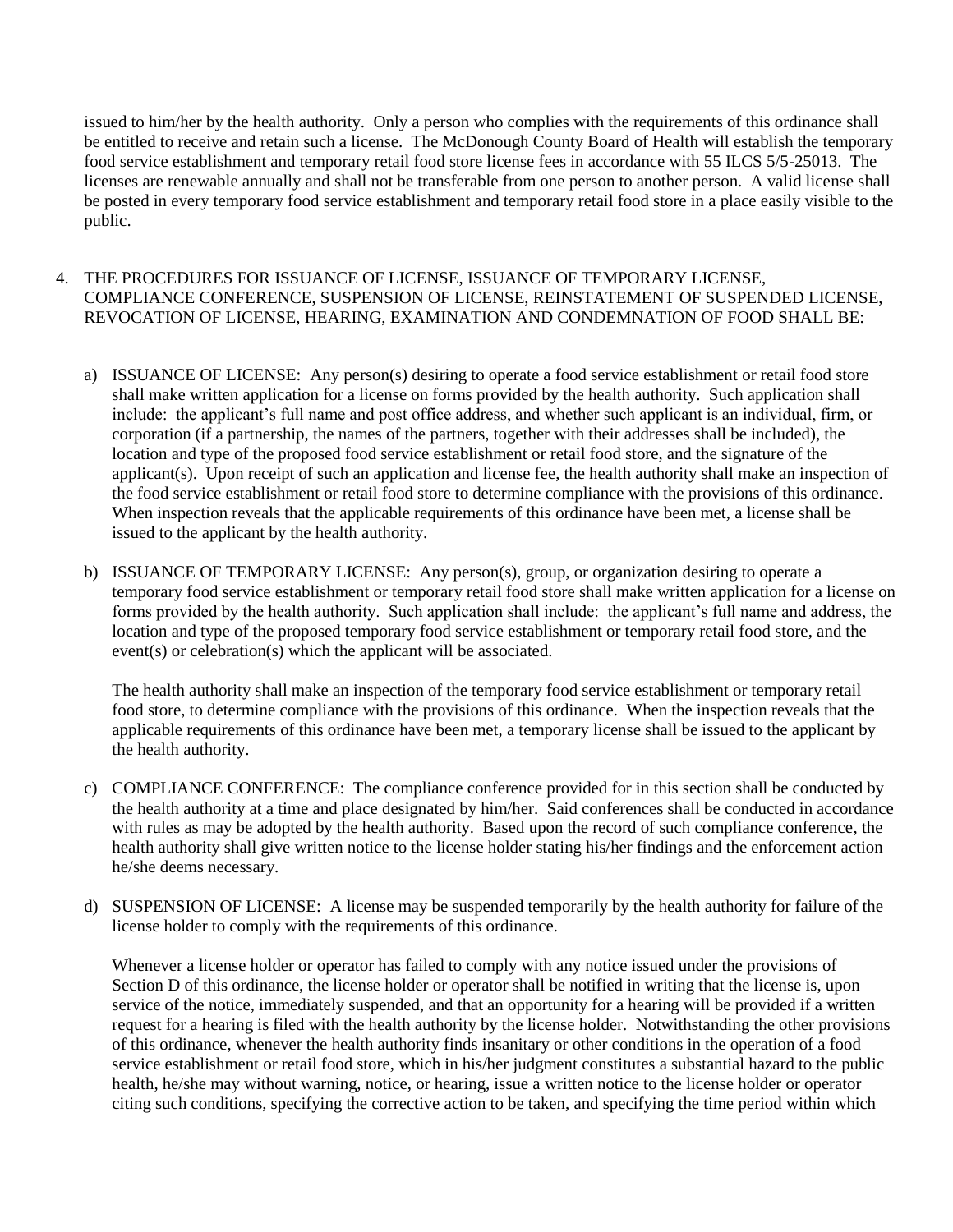such action shall be taken and if deemed necessary, such order shall state that the license is immediately suspended and all food service or retail food store operations are to be immediately discontinued. Any person to whom such an order is issued shall comply immediately therewith, but upon written petition to the health authority, shall be afforded a hearing as soon as possible.

- e) REINSTATEMENT OF SUSPENDED LICENSE: Any person whose license has been suspended may file a written request for the purpose of reinstatement of the license. Within ten (10) days following receipt of a written request, including a statement signed by the applicant that in his/her opinion the conditions causing suspension of the license have been corrected, the health authority shall make a reinspection. If the applicant is in compliance with the requirements of this ordinance, the license shall be reinstated.
- f) REVOCATION OF LICENSE: For serious or repeated violations of any of the requirements of this ordinance, or for interference with the health authority in the performance of his/her duties, the license may be permanently revoked after an opportunity for a hearing has been provided by the health authority. Prior to such action, the health authority shall notify the license holder in writing, stating the reasons for which the license is subject to revocation and advising that the license shall be permanently revoked at the end of five (5) days following service of such notice, unless a written request for a hearing is filed with the health authority, by the license holder, within such five (5) day period. A license may be suspended for cause pending its revocation or a hearing relative thereto.
- g) HEARING: The hearing provided for in this section shall be conducted by the Board of Health at a time and place designated by them. Said hearing shall be conducted in accordance with rules as may be adopted by the Board of Health. Based upon the record of such hearing, the Board of Health shall make a finding and shall sustain, modify, or rescind any official notice or order considered in the hearing. A written report of the hearing decision shall be furnished to the license holder by the Board of Health.
- h) EXAMINATION AND CONDEMNATION OF FOOD: Food may be examined or sampled by the health authority as may be necessary to determine freedom from adulteration or misbranding. The health authority may, upon written notice to the owner or person in charge, place a hold order on any food which he/she determines or has probably cause to believe to be unwholesome or otherwise adulterated or misbranded. Under a hold order, food shall be permitted to be suitably stored. It shall be unlawful for any person to move or alter a hold order notice or tag placed on food by the health authority. Neither such food nor the containers thereof shall be relabeled, repackaged or reprocessed, altered, disposed of, or destroyed without permission of the health authority, except on an order by a court of competent jurisdiction. After the owner or person in charge has had a hearing as provided in Section D 4 g, and on the basis of evidence produced at such hearing, or on the basis of examination in the event of written request for a hearing is not received within ten days, the health authority may vacate the hold order or may, by written order, direct the owner or person in charge of food which was placed under the hold order to denature or destroy such food or bring it into compliance with the provisions of this ordinance. Such order shall be stayed if the order is appealed to a court of competent jurisdiction within three (3) days.
- 5. PLAN REVIEW OF FUTURE CONSTRUCTION: When a food service establishment or retail food store is hereafter constructed or extensively remodeled or when an existing structure is converted for use as a food service establishment or a retail food store, adequately prepared plans and specifications for such construction, remodeling, or alteration, showing proposed layout, arrangement, mechanical plans, and construction materials of work areas, and the location, size and type of fixed equipment and facilities, shall be submitted to the health authority for approval before such work is initiated. At least ten (10) days prior to the start of operation the health authority shall be notified by the license holder or person, and the health authority shall schedule a preoperational inspection of such facility within three (3) working days of the date of notification. Whenever plans and specifications are required by Section D 5, of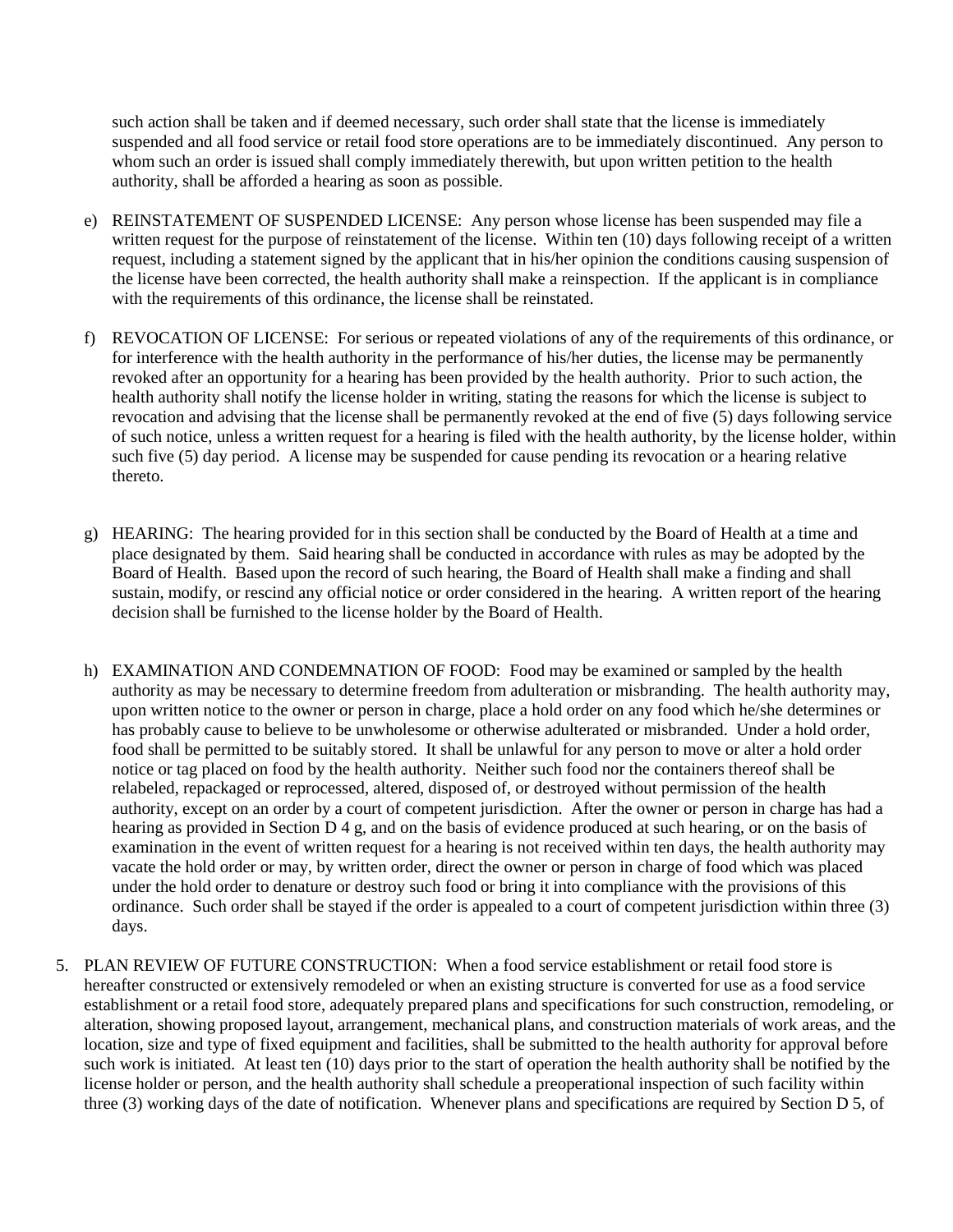this ordinance to be submitted to the health authority, the health authority shall review the plans and specifications, and provide written notice to the applicant of corrections deemed necessary by the health authority for the enforcement of this ordinance.

The plan review fee shall be set by the McDonough County Board of Health in accordance with 55 ILCS 5/5-25013, and shall be assessed to new food service establishments or retail food stores. The plan review fee is payable upon receipt of the plans by the health authority and is not refundable. A license holder remodeling an existing food service establishment or retail food store that has a valid license shall be required to submit plans and specifications, but shall be exempt from the plan review fee.

- 6. PREOPERATIONAL INSPECTION: The health authority shall perform the preoperational inspection of the food service establishment or retail food store to determine compliance with the approved plans and specifications and within the requirements of this ordinance. The findings shall be documented on an inspection report form for the purpose of giving written notice of necessary corrections that must be completed prior to operation. If deemed necessary additional preoperational inspections will be scheduled with the license holder or person in charge.
- 7. INSPECTIONS: The health authority shall inspect and regulate each establishment as specified in the Illinois Administrative Code Chapter 1, Subsection h, Section 615.310, and any subsequent revisions thereto as follows:
	- a) Category 1 Facilities shall received three (3) inspections per year, or two (2) inspections per year if one of the following conditions is met:
		- i. a certified food service manager is present at all times the facility is in operation; or
		- ii. employees involved in food operations receive HACCP training exercise, in-service training in another food service sanitation area, or attend an educational conference on food safety or sanitation.
	- b) Category 2 Facilities shall receive one (1) inspection per year.
	- c) Category 3 Facilities shall receive one (1) inspection every other year.

Additional inspects of the establishment shall be performed as often as deemed necessary by the health authority for the enforcement of this ordinance.

- d) A temporary food service establishment or temporary retail food store shall be inspected a minimum of once every calendar year or as often as the health authority deems necessary for the enforcement of this ordinance.
- e) Access to establishments: The health authority, after proper identification, shall be permitted to enter, at any reasonable time, any establishment within McDonough County in the State of Illinois, for the purpose of making an inspection to determine compliance with this ordinance. The health authority shall be permitted to examine the records of the establishment to obtain pertinent information pertaining to food and supplies purchased, received or used, and persons employed.
- f) Inspection records: Whenever the health authority makes an inspection, the findings shall be recorded on an inspection report form provided for this purpose, and shall furnish a copy of such inspection report form to the license holder or person in charge. Said license holder or operator shall have the inspection report available at the food establishment site and shall allow the public to view the inspection report upon request.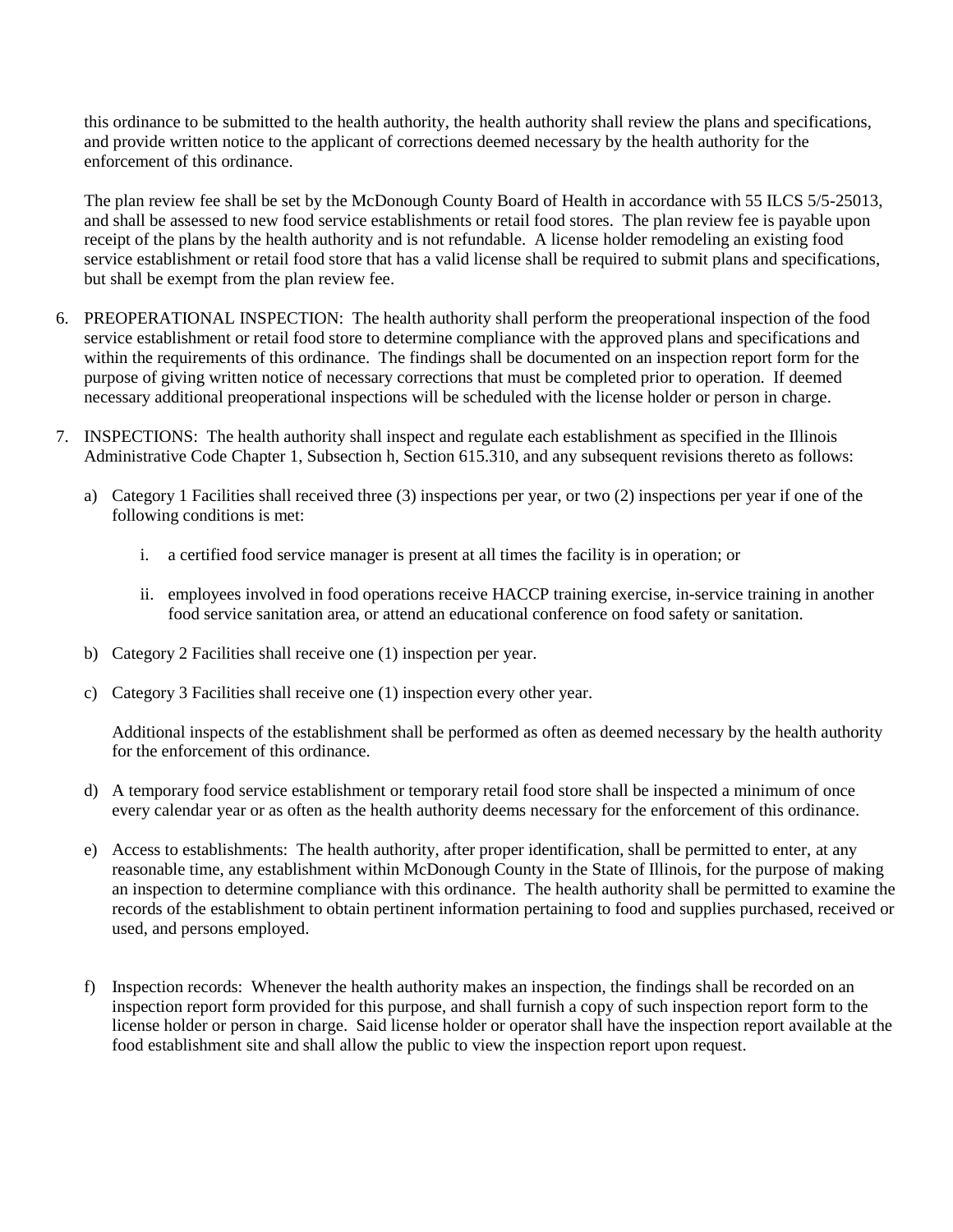- g) Food establishments outside jurisdiction of health authority: Food from establishments outside the jurisdiction of the health authority of the County of McDonough, State of Illinois, may be sold in the County of McDonough, State of Illinois, if such food establishments conform to the provisions of this ordinance or to substantially equivalent provisions. To determine extent of compliance with such provisions, the Health Authority may accept reports from responsible authorities in other jurisdictions where such food establishments are located.
- 8. REINSPECTION OF FOOD SERVIC ESTABLISHMENTS, RETAIL FOOD STORES, TEMPORARY FOOD SERVICE ESTABLISHMENTS, AND TEMPORARY RETAIL FOOD STORES: The health authority shall perform reinspections as deemed necessary for the enforcement of this ordinance. Section D 7, e, and f shall apply to reinspections as it applies to inspections.
- 9. ISSUANCES OF NOTICES: Whenever the health authority makes an inspection and discovers that any of the requirements of Section A, Section B, or Section D of this ordinance have been violated, the license holder or person in charge shall be notified of such violations by means of an inspection report form or other written notice. In such written notice the health authority shall:
	- a) Set forth the specific violations found.
	- b) Establish a specific and reasonable period of time for the correction of the violations found.
	- c) Determine course of administrative action deemed necessary.
- 10. SERVICE OF NOTICES: Notices provided for under this section shall be deemed to have been properly served when a copy of the inspection report form or other notice has been delivered personally to the license holder or person in charge, or such notice has been sent by registered or certified mail, return receipt requested, to the last known address of the license holder. A copy of such notices shall be filed with the records of the health department.
- 11. PENALTIES: Any person who shall violate any of the provisions of this ordinance shall be guilty of a petty offense and, upon conviction thereof, shall be punished by a fine or not more than \$500.00. In addition thereto, such persons may be enjoined from continuing such violations. Each day upon which such a violation occurs shall constitute a separate violation.
- 12. UNCONSTITUTIONALITY CLAUSE: Should any section, paragraph, sentence, clause, or phrase of this ordinance be declared unconstitutional or invalid for any reason, the remainder of said ordinance shall not be affected thereby.
- 13. REPEAL AND DATE OF EFFECT: This ordinance shall be in full force and effect from and after January 1, 1988. At this time, all resolutions and parts of resolutions in conflict with this ordinance are hereby repealed.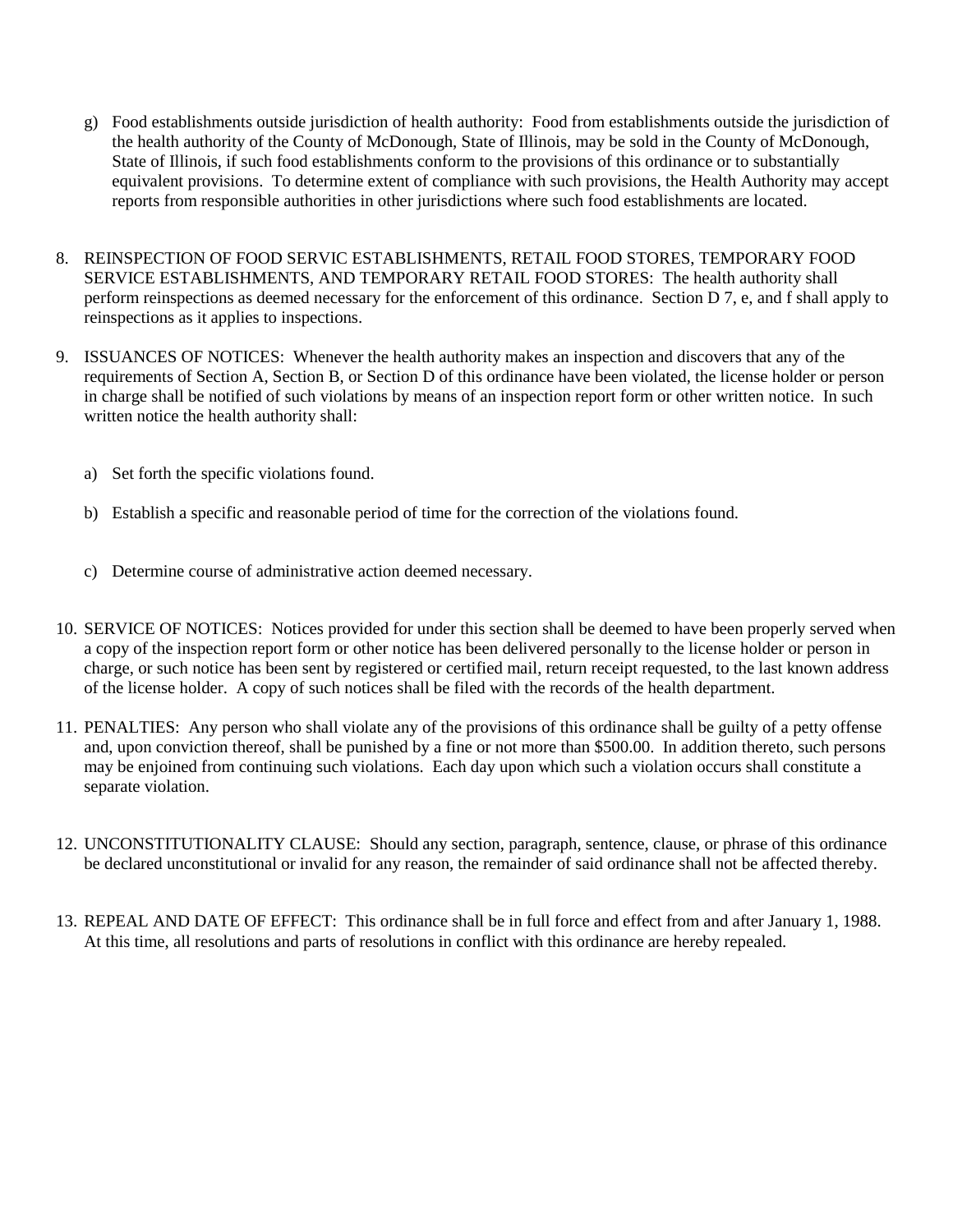# ADDENDUM TO FOOD ORDINANCE

#### DEFINITIONS:

#### ADULTERATED: Shall mean the condition of any food

- a. if it bears or contains any poisonous or deleterious substance in a quantity which may render it injurious to health
- b. if it bears or contains any added poisonous or deleterious substance for which no safe tolerance has been established by regulation or in excess of such tolerances if one has been established
- c. if it consists in whole or in part of any filthy, putrid, or decomposed substance or if it is otherwise unfit for human consumption
- d. if it has been processed, prepared, packed or held under insanitary conditions whereby it may have been contaminated with filth or whereby it may have been rendered injurious to health
- e. if it is in whole or in part the product of a diseased animal or animal which has died otherwise than by slaughter
- f. if its containers are composed in whole or in part of any poisonous or deleterious substance which may render the contents injurious to health.

BOARD OF HEALTH: means the McDonough County Board of Health.

CATEGORY 1: means that a facility presents a high relative risk of causing foodborne illness based on the large number of food handling operations typically implicated in foodborne outbreaks and/or the type of population served by the facility. The following criteria shall be used to classify Category 1 facilities:

- a. whenever cooling of potentially hazardous foods occurs as part of the food handling operations at the facility;
- b. when potentially hazardous foods are prepared hot or cold and held hot or cold for more than 12 hours before serving;
- c. if potentially hazardous foods which have been previously cooked and cooled must be reheated;
- d. when preparing potentially hazardous food for off-premises service for which time-temperature requirements during transportation, holding, and service are relevant;
- e. whenever complex preparation of foods, or extensive handling of raw ingredients with hand contact for ready-to-eat foods, occurs as part of the food handling operations at the facility;
- f. if vacuum packaging and/or other forms of reduced oxygen packaging are performed at the retail level; or
- g. whenever serving immunocompromised individuals, where these individuals comprise the majority of the consuming population.

CATEGORY 2: means that a facility presents a medium relative risk of causing foodborne illness based upon few food handling operations typically implicated in foodborne illness outbreaks. The following criteria shall be used to classify Category 2 facilities:

- a. if hot or cold foods are not maintained at that temperature for more than 12 hours and are restricted to same day service;
- b. if preparing foods for service from raw ingredients uses only minimal assembly; and